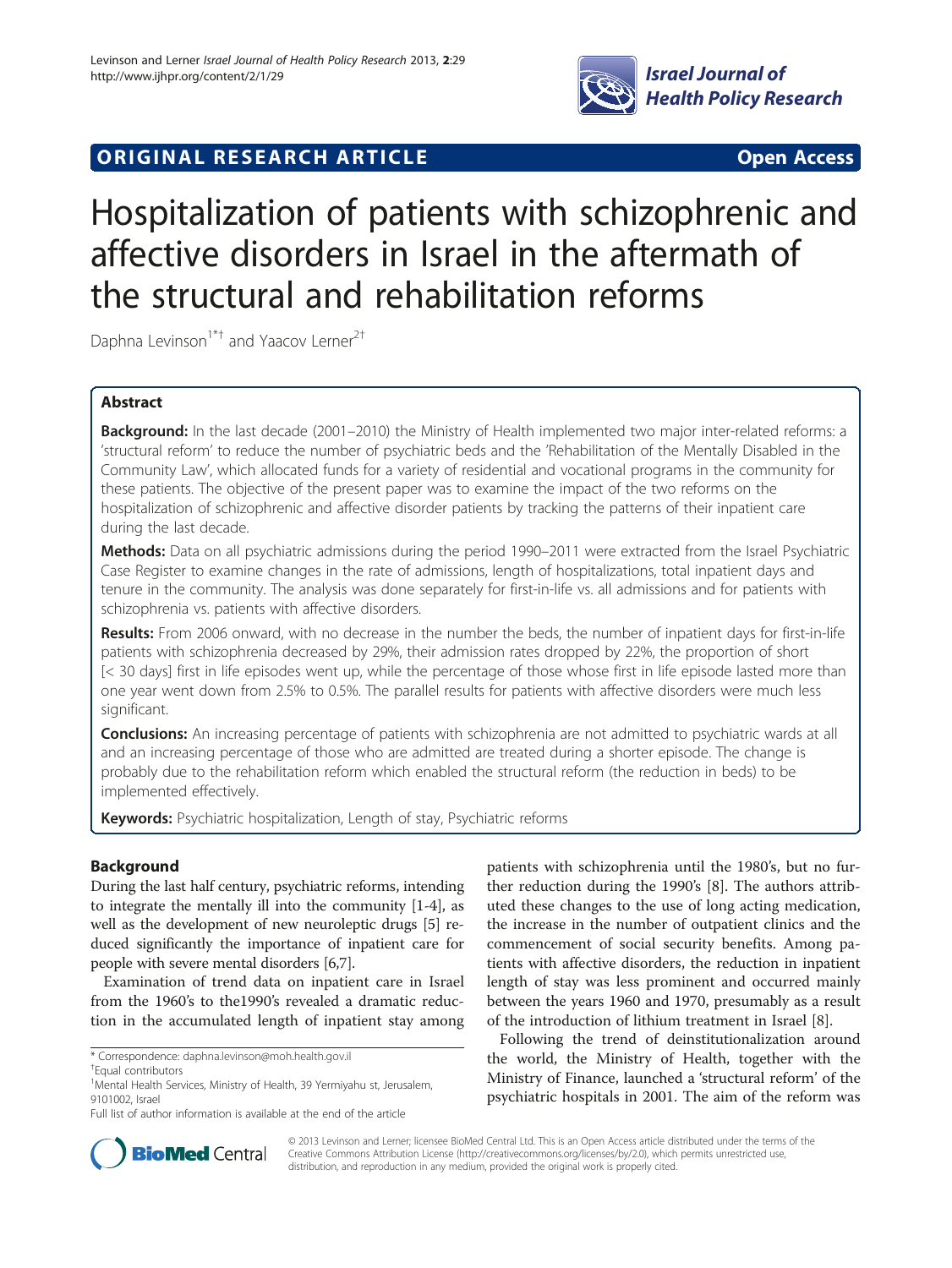to actively reduce the number of psychiatric beds to a specified bed ratio of 0.5/1,000 population, to a targeted inpatient length of stay (a mean of 33 days for acute patients) and to an admission rate that should not be higher than 3.2/1,000 [\[9](#page-7-0)], in order to limit inpatient services to patients in the acute phase of their disease [[9\]](#page-7-0).

Since all psychiatric inpatient facilities (psychiatric hospitals and psychiatric departments in general hospitals) are budgeted in Israel by the government, the reduction of beds was carried out by shifting some of the budget from inpatient care to the community. The structural reform was enabled by the 'Rehabilitation of the Mentally Disabled in the Community Law' [[10](#page-7-0)], which was passed in 2000. This innovative law spurred the transfer of inpatients with chronic conditions to rehabilitation programs in the community by allocating funds to a variety of residential and vocational programs [\[11](#page-7-0)]. The rehabilitation reform was designed to advance the deinstitutionalization of chronic patients, i.e. mostly patients with schizophrenia.

Initial analysis of the effects of both reforms showed a dramatic decrease (24.3%) between 2000 and 2004, in the number of patients whose length of stay exceeded one year, but showed only a small decrease in the average length of acute stays for adults from 37.6 days in 2000 to 36.4 days in 2004 [\[12](#page-7-0)]. However, because the analysis was restricted to data through 2005, and did not involve separating first-in-life patients from readmitted patients, it may not have detected all the effects of the reforms and may have masked hospitalization patterns of specific diagnostic subgroups.

The rehabilitation reform was tailored specifically to patients with chronic psychiatric disability which is typical mainly of schizophrenic patients. The main objective of the present paper was therefore to examine the impact of the above policy changes on the hospitalization patterns of patients with schizophrenia.

We assumed that the main effect of the rehabilitation reform will be on the length of inpatient stay of patients with schizophrenia and that changes in the system will manifest themselves first, and most prominently, on new patients who were not habituated to the previous patterns of care.

We therefore separated the analysis of first-in-life patients vs. readmitted patients, and tracked the hospitalization patterns of patients with schizophrenia in comparison to those of patients with affective disorders as a useful comparison group. This is because, while the structural reform had the potential to affect both groups, the rehabilitation reform was targeted primarily at the schizophrenia patients.

Specifically we focused on the changes that occurred in the rate of admissions, length of hospitalizations, percentage of first in life episodes lasting more than one year, total inpatient days and tenure in the community after discharge from first-in-life episodes.

# Methods

Data on all psychiatric admissions during the period 1990–2009 were used for the analysis. A follow-up of the hospitalizations of the individual patients was done for the same period. The data (without any identifying information of the disabled persons) were extracted from the Israel Central Psychiatric Case Register [\[13\]](#page-7-0). This database includes demographic variables, diagnosis and dates of all admission to, and discharge from, psychiatric hospitals or from psychiatric departments in general hospitals. Hospitals in Israel have been required by law to report this information to the Central Register since 1950.

## Definition of measures

First-in-life admission rates: This measure included all first admissions of individuals who were born in Israel or who immigrated to Israel before the age of 18 and whose diagnosis at discharge from the first admission was schizophrenia, schizotypal or delusional disorders [F20-F29] or affective disorder [F30-F39] according to the ICD-10 [[14\]](#page-7-0). Since more than 70% of the patients in the [F20-F29] category were diagnosed as suffering from 'schizophrenia', we refer to this group in the study as 'patients with schizophrenia'.

Rates were expressed as a ratio between the number of first admissions each year and the size of the population of Israel aged 15 and above, in that year.

Total admission rates: This measure included all admissions of individuals whose diagnosis at discharge was schizophrenia, schizotypal or delusional disorders [F20- F29] or affective disorder [F30-F39] according to the ICD-10 [\[14](#page-7-0)]. Rates were expressed as a ratio between the number of all admissions each year and the size of the population of Israel aged 15 and above, in that year.

Length of first-in-life episodes: The number of days from admission to discharge of the first-in-life episodes was divided into four groups: 1–30 days, 31–60 days, 61–90 days and 91 days and more.

Percentage of patients whose first-in-life episodes lasted more than one year: The number of first-in-life patients with schizophrenia or affective disorders whose length of episode was longer than 365 days, divided by the total number of first–in-life patients with schizophrenia or affective disorders in that year.

Percent of patients who remained in the community for at least 3 years after discharge from a first-in-life admission which lasted less than 365 days: Length of stay in the community was calculated from the day of discharge to the readmission day. For patients who were not readmitted within the follow up period, length in the community was calculated from the day of discharge to the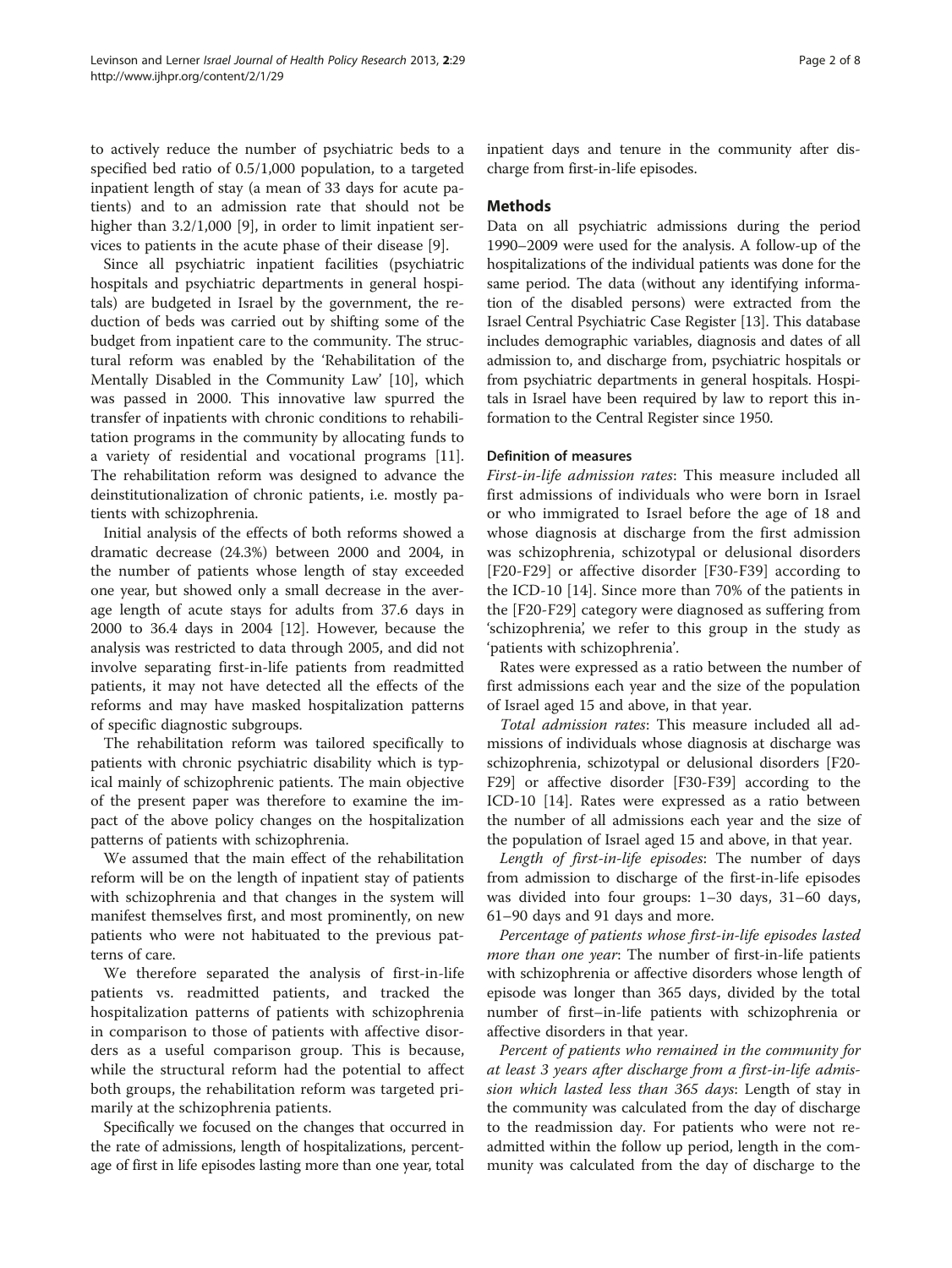end of the follow up period. To enable comparisons between years, the analysis included only those patients who had a follow up period which was at least 3 years long. Thus, the measure presents the percentage of those who were not admitted within the 3 years of follow up out of all those who had a follow up period of at least 3 years.

# Statistical analysis

Analyses were conducted using STATISTICA V.6 [[15](#page-7-0)]. The data were summarized by year using cross-tabulations and frequency distributions.

# Results

# Beds and inpatient days

Figure 1 shows that in the 10 years between 1990 and 2000, there was a decrease of 20% in the number of beds for psychiatric hospitalization from 7,074 to 5,619. The implementation of the structural reform accelerated the rate of decrease, so that between 2000 and 2006, 40% of the beds were removed and at the end of 2006 there were only 3,453 psychiatric beds. Since then there has not been any further decrease in the number of psychiatric beds, but an increase in population size lowered the bed ratio per population from 0.49 per 1,000 population in 2006 to 0.45 per 1,000 population in 2010.

Figure [2](#page-3-0) shows the differential change in the number of inpatient days following the reduction in psychiatric beds during the period between 1990 and 2011 for firstin-life patients and for all patients, in the two diagnostic groups: patients with schizophrenia and patients with affective disorders. The number of inpatient days of first-in-life patients with schizophrenia went down from 137,765 days in 1990 to 114,925 in 2000 - a decrease of 17% - and then continued to drop between 2000 and 2006. After 2006 there was an additional decrease to 64,627 by 2011.

The same pattern of decrease can be seen also in the number of inpatient days for all patients with schizophrenia. A drop of 25% was observed in 2000 compared to 1990, but the number dropped by a further 50% by

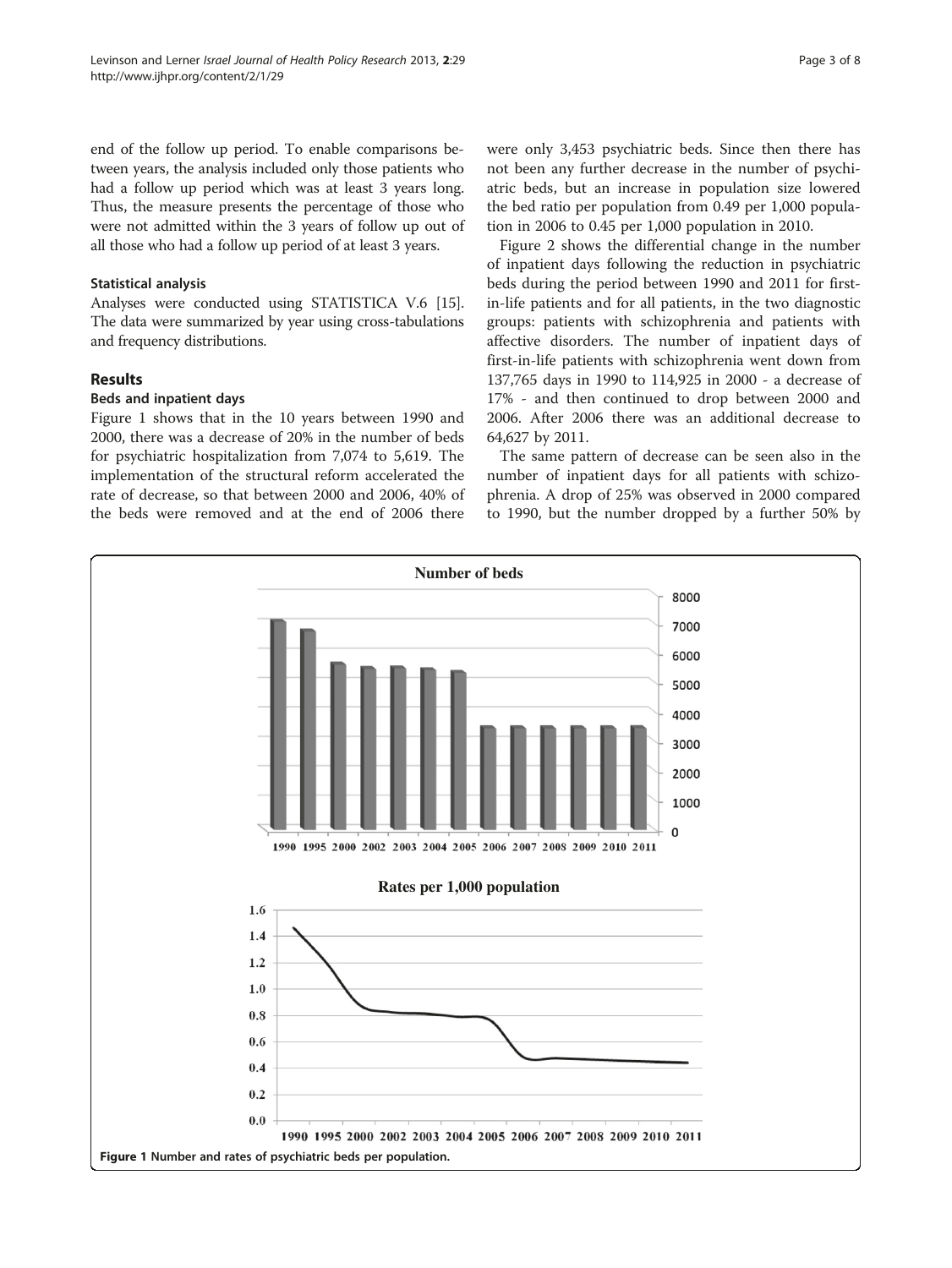<span id="page-3-0"></span>

2011. It is important to note that the decrease in inpatients days continued between 2006 and 2011, even though there was no decrease in the number of beds during that period. The decrease in the number of inpatient days was less remarkable for patients with affective disorders. Among first-in-life patients, there was a slow decrease over the years which resulted in a 22% decrease between 1990 and 2011.

# Rates of admission

Figure [3](#page-4-0) shows the rates of admission for the 15 and above age group of the population, for first-in-life patients and for all patients in the two diagnostic groups.

Admission rates of first-in-life patients with schizophrenia declined from a peak of 0.53/1,000 in 1995 to 0.49 in 2000 and then to 0.37 in 2006. Between 2006 and 2009 the rate declined by an additional 14% to 0.32/1,000. The rate of admission of first-in-life patients with affective disorders declined relatively less, from 0.23/1,000 in 2000 to 0.17/1,000 in 2009.

Total admission rates of patients with schizophrenia declined from 3.0/1,000 in the nineties to 2.6/1,000 in 2000 and then by another 30% to 1.8/1,000 in 2009, while the parallel rates for patients with affective disorders declined only by about 25% from 2000 till 2009.

## Length of first-in-life episodes

Figure [4](#page-5-0) shows the distribution of first-in-life episodes by length of episode over the years. It shows that, during the 90's, about 40% of first-in-life patients with schizophrenia had a first episode of 30 days or less and about 25% of them had a first episode of 90 days or longer.

In 2010, patients with short episodes (i.e., those of 30 days or less) comprised 70% of the entire group and those with the long episodes (i.e., those of 90 days or longer) comprised less than 10% of the group.

A similar pattern appears for patients with affective disorders. The proportion of short episodes went up from about 40% to 70% and the proportion of long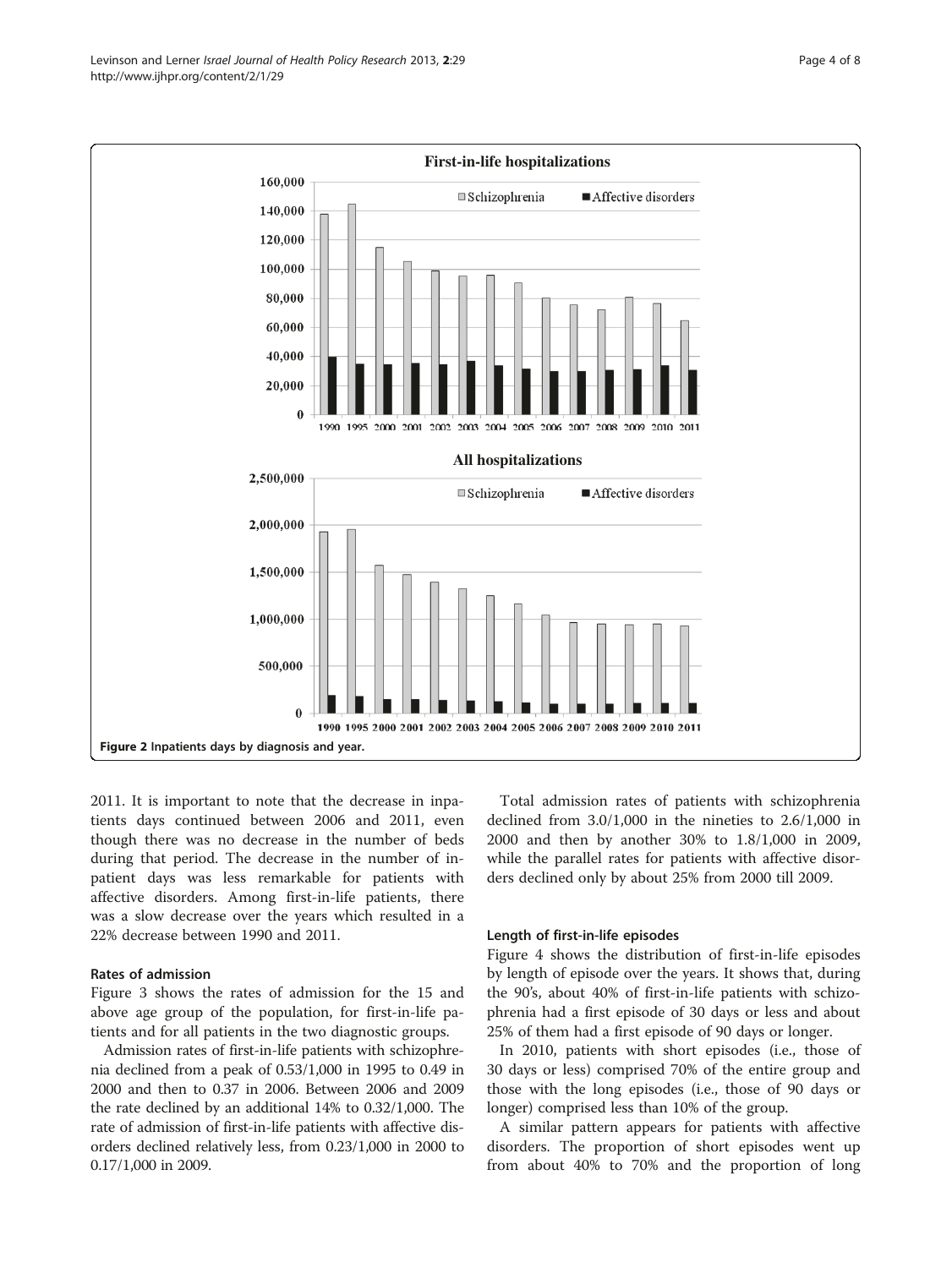episodes went down from about 20% to less than 10% in that period.

Again, the decrease in the percentage of those with long episodes continued at the same rate between 2005 and 2011, even though there was no decrease in the number of beds during that period.

# Proportion of patients whose first-in-life episode lasted more than 1 year

Figure [5](#page-5-0) shows the decline in the proportion of patients whose first-in-life episode lasted more than 1 year. In 1990, 5.5% of the first-in-life patients with schizophrenia stayed in the hospital for more than 365 days, in 2000 it was 4%, while in 2010 only 0.5% of the patients needed to stay that long.

#### Readmission after first-in-life episode

Figure [6](#page-5-0) shows the proportion of patients who stayed in the community for at least 3 years after their first admission. The proportion increased from 40% in 1990 to 50% in 2005 and then continued to increase to 56% in 2008 for patients with schizophrenia. A similar trend was found for patients with affective disorders.

# **Discussion**

The main objective of the present paper was to assess whether the reforms implemented by the Ministry of Health during the 2000's advanced the shift of psychiatric patients from inpatient settings to the community.

The results show that during the 2000's there was a striking decrease in the number of psychiatric beds to a rate of 0.45 per 1,000 population. The decrease in the number of beds, to one of the lowest among the OECD countries [[16](#page-7-0)], paralleled a reduction in the number of inpatient days, mainly among patients with schizophrenia.

One might argue that the reduced number of inpatient days is a direct result of the shortage of beds and does not necessarily show that there was a reduced demand for inpatient days. However, this ceiling effect argument cannot be sufficient in our case because the reduction in the number of inpatient days for patient with schizophrenia continued between 2006 and 2011 even though the number of beds did not change during these years. A ceiling effect would have forced patients to be discharged earlier, but the total number of inpatients days would have remained the same.

A more thorough examination suggests that the changes in the pattern of use described above are linked to a large extent to the two inter-related reforms. The comparison between patients with schizophrenia and patients with affective disorder shows that the biggest change after the reform was observed among those who were the primary target of the reforms, (and particularly the rehabilitation reform) patients with schizophrenia.

<span id="page-4-0"></span>

**First in Life admissions**

 $0.6$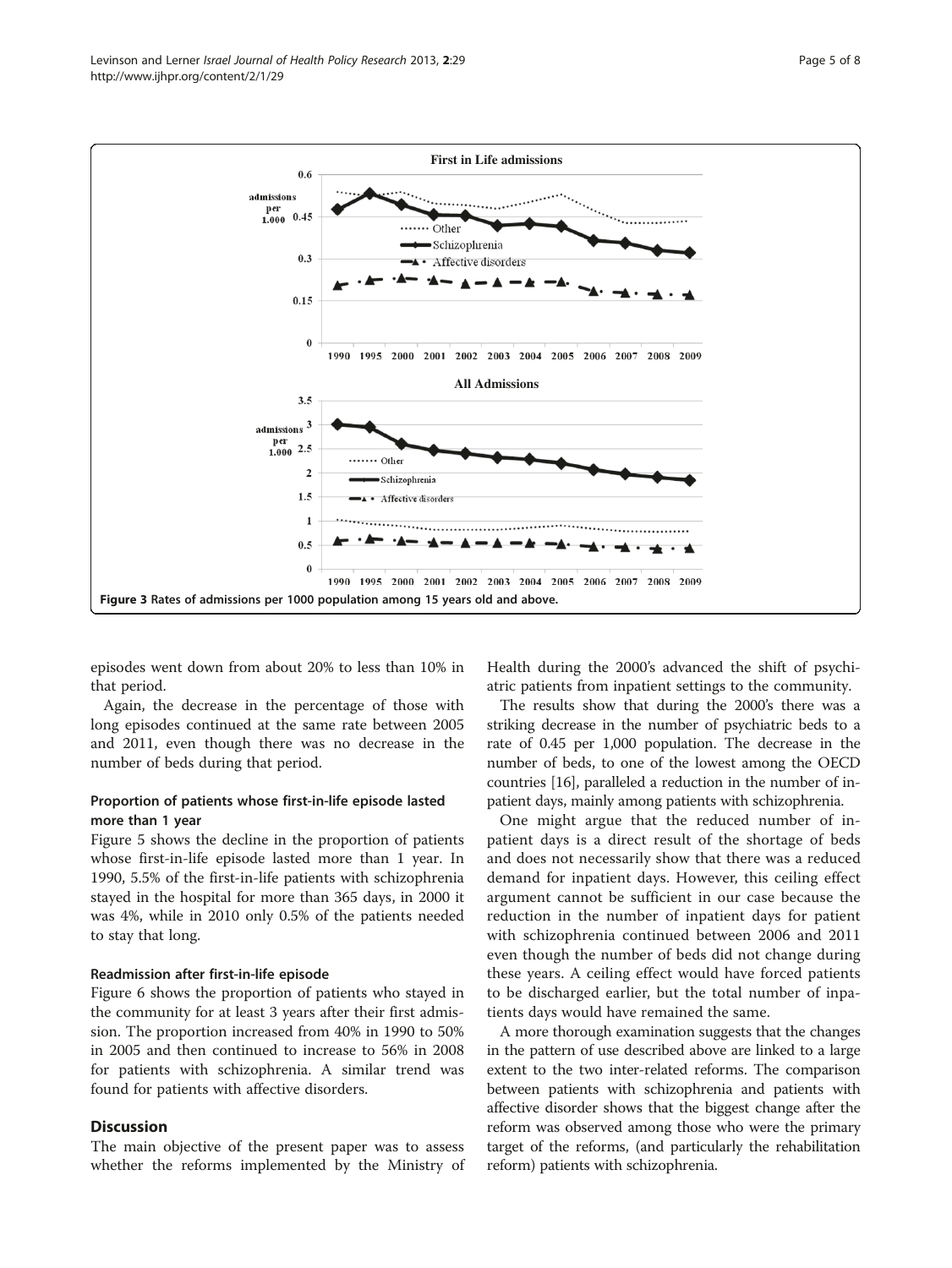<span id="page-5-0"></span>



The rate of first-in-life admissions of patients with schizophrenia, who are the main group among the firstin-life admissions, went up by 4% from 1990 to 2000 but then went down by an impressive 35% in the period until 2009.

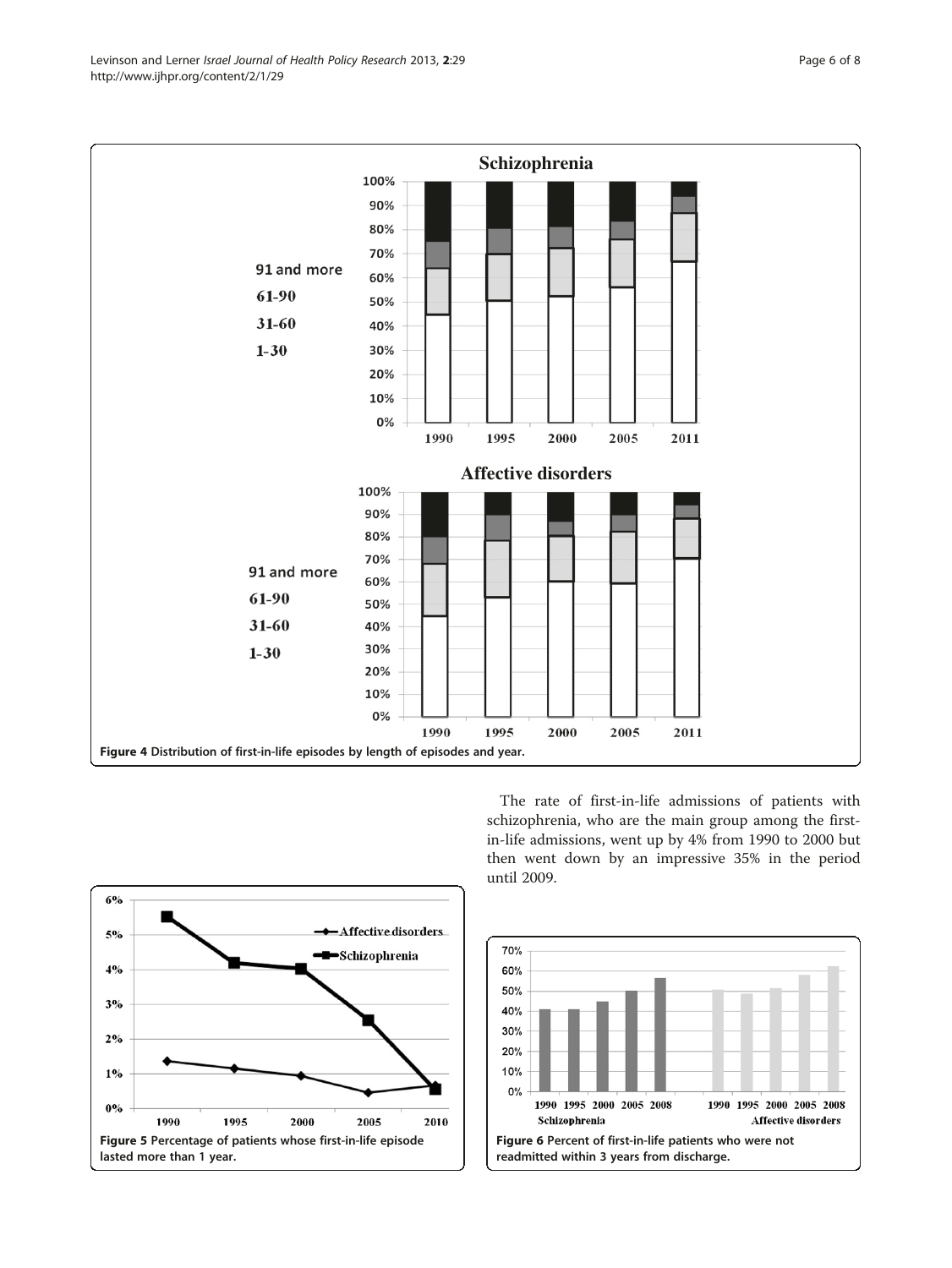Shortage of beds does not explain results like these as no parallel decrease was observed among the patients with affective disorders. The decrease in the admission rate of patients with schizophrenia also cannot be attributed to the pharmacological effect of the new generation of antipsychotic drugs since these were already in use in the early nineties [[17](#page-7-0)]. It seems plausible that this marked decrease in admission rates of patients with schizophrenia is related to the reform in the rehabilitation services and the new opportunities it offered for keeping these patients in the community.

Moreover, patients with schizophrenia not only had fewer first-in-life admissions but also had a higher percentage of relatively short first-in-life episodes during the 2000s compared to the nineties, with a lower percentage of them remaining hospitalized for more than one year after admission and an increasing percentage of them remaining in the community without readmission for at least 3 years. A parallel result for the early part of the decade was reported by Grinshpoon et.al [\[18](#page-7-0)] which showed that patients with schizophrenia who had been hospitalized for 6 months or more had lower readmissions rates in 2000–2001 compared to 1990–1991, while no similar decrease was observed among patients with affective disorders.

Given that the incidence rate of the schizophrenia spectrum is stable around the world at about 0.3 /1,000 [[19\]](#page-7-0), these results imply that services in the community such as supported housing or vocational rehabilitation managed to better meet the needs of this new generation of first-in-life patients with schizophrenia so that their need for hospital stay decreased. This suggests that an increasing percentage of the new patients with schizophrenia can possibly be treated in the community and an increasing percentage of those who are admitted can be treated effectively via a shorter, once in a lifetime inpatient episode. These results are in line with a worldwide trend [[20](#page-7-0)-[22\]](#page-7-0).

One might claim that the reduction in admissions may have led to a deterioration in the clinical condition of the more severe patients in the community. However, if such a deterioration had taken place, we would have expected to find a substantial increase in the proportion of compulsory admissions among all admissions. In fact, however, that proportion increased only slightly - from 24% in 2000 to 28% in 2010 [Ministry of Health, 2010]. Moreover, there were no major changes in the policies or practices regarding mandatory hospitalization in the last 10 years that might have confounded the use of this indicator.

In summary, changes in the care of psychiatric patients following the rehabilitation reform and the structural reform are likely to account for the sharp decrease in inpatient stays among new psychiatric patients. The generator of the change was probably the rehabilitation reform which created new types of services to accommodate the needs of the more chronic patients and enabled the structural reform to be implemented.

# Limitations

The main limitation of the study stems from the fact that the reforms were implemented simultaneously nationwide, and therefore there was no ideal control group for the trends in hospital use. Yet, the comparison between patients with schizophrenia (for whom the rehabilitation reform was most relevant) and patients with affective disorders does provide a partial control and thus helps tease out the effects of the reforms.

The study does not examine other social or clinical forces that might have contributed to a decline in admission rates for patients with schizophrenia, including those that might have involved a shift from inpatient to community care. Such forces might include a possible increase in the volume of community mental health services beside the rehabilitation network, or possible changes in attitudes to psychiatric patients. We doubt however that changes in these areas could have caused the changes that we observed.

Finally, this study does not examine how the changes in treatment patterns may have affected patients' health. It is recommended that a follow up study on a cohort of patients with serious mental disorders be added to the evaluation of the rehabilitation reform, so that the clinical and functional status of these patients can be closely monitored.

# Conclusions

The relative success in the implementation of the two reforms suggests that the personnel in mental health within and outside the hospitals, the medical technology and the public were ready for these reforms. The transfer of the responsibility for mental health to the health plans after the expected insurance reform for mental health, which is expected to promote parity and integration between mental and physical health services, might even reinforce the observed trends by integrating mental and physical health.

The number of psychiatric hospitalizations is likely to continue to rise for the mere fact that the population in Israel increases yearly by almost 2%. It is therefore not recommended to reduce the number of beds further.

#### Competing interests

The authors declare that they have no competing interests.

#### Authors' contributions

Both authors were involved in all aspects of the study. Both authors read and approved the final manuscript.